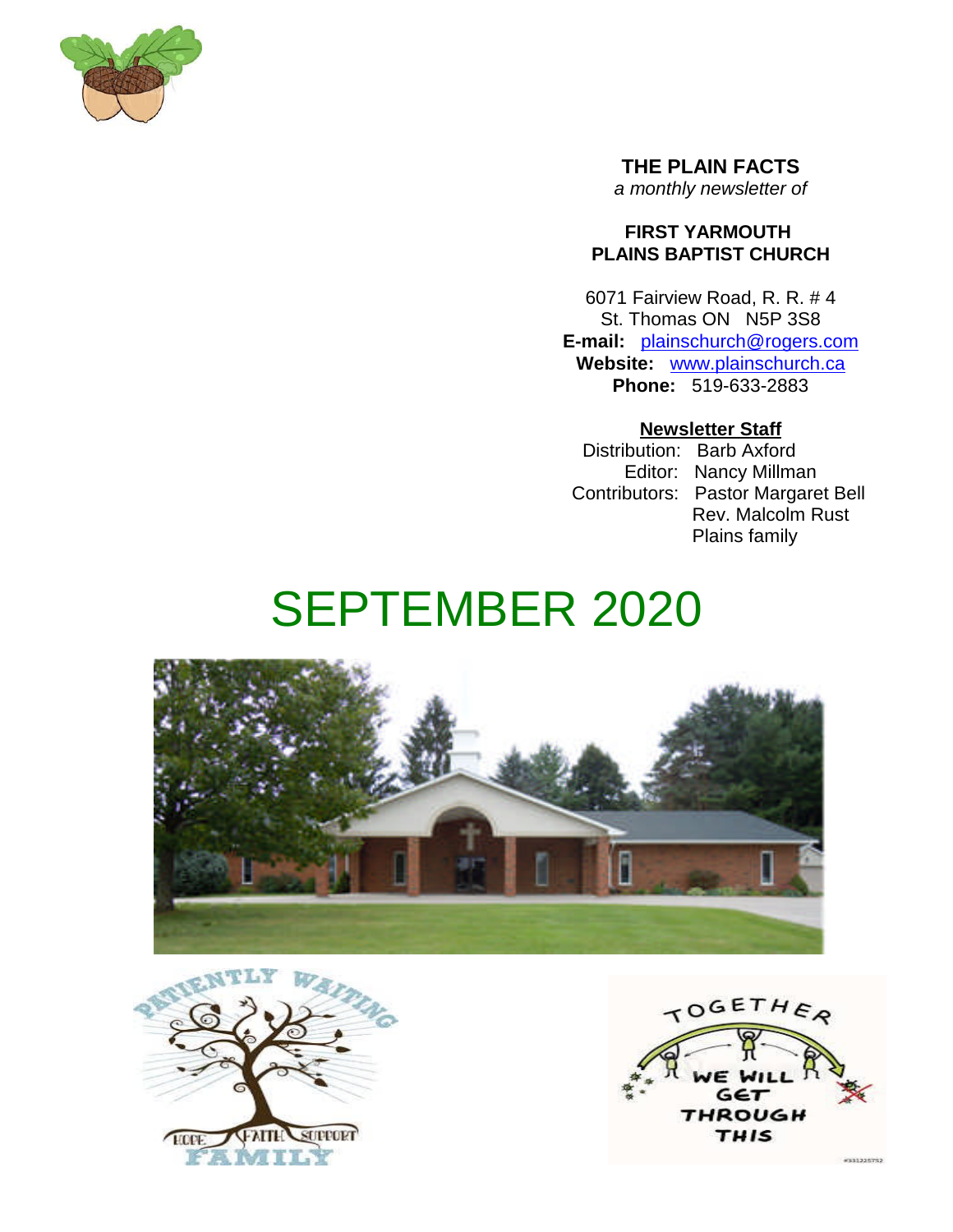

Cathy Tredenick Marilyn Cartwright Heather Crafts Marilyn Smith Dave & Janet Stewart Ray Martin Milton Springer Marietta Roberts Vince Melvin **Carol Maes** Larry Mizon **Betty Graham** Ashley & family Cannady Family Ferne Jameson-Pell Wayne Dale Jason Carnegie **Sally Paul** Janet & Dennis Greg Lidster Mary Underhill Rae Axford Judy Jacklin Cody

Family of Joe Dees Leslie Micallef and Family of Neil Dyck Family of Patsy Marilyn Green

#### **Sunday Scripture Readings**

**Sept 06-Labour Day Weekend Sept 13-Grandparents' Day Sept 20**-**Caring Cupboard Sunday** DIY Communion Romans 14: 1 - 12 Psalm 105: 1 - 6, 37 - 45 Psalm 149 Matthew 18: 21 - 35 Philippians 1: 21 - 30 Matthew 18: 15 - 20 Matthew 20: 1 - 16

*express permission to speak on their behalf.*

Psalm 78: 1 - 4, 12 - 16 Philippians 3: 4b - 14 Philippians 2: 1 - 13 Matthew 21: 33 - 46 Matthew 21: 23 - 32 Psalm 19

#### **Sept 27 Oct 04-World Communion Sunday**



#### **IN SYMPATHY**

The Plains family extends our sympathy to Leslie Micallef, and her sister Lisa, on the passing of her brotherin-law Neil Dyck in Alberta on August 1, 2020 at the age of 63, following a courageous battle with cancer.

Our Plains Church Family extends sympathy to the family of the late Patsy Marilyn (Small) Green who passed away August 22 in London at the age of 85. She was a beloved mother, grandmother and great grandmother, sister to Donna Meszaros, Don Small, Lana Anderson and Gil Small, aunt to Dave and Linda Axford, Doug and Helen Axford, Vickie and Jeff Merkle, Dale and Barb Axford and Leanna & Henry Westbrook.

The Plains church family extends our sincere sympathy to Annette & Deane Proctor and their daughters Cassidy & Joelle at the passing of Annette's dear father, Joe Dees. Joe was a well known businessman and entrepreneur in St. Thomas and area. He was 76 years. Joe was a follower of Jesus Christ and a supporter of Forest City Church. He will be missed.







## **PRAYER CONCERNS** *To protect the privacy concerns of our families, friends, neighbours and church*

*family, it is requested that before names are submitted to the Pastor for prayer, or are put on the Plain Facts prayer list, permission be sought and granted from*

*the individuals to be named, or from family members who have been given*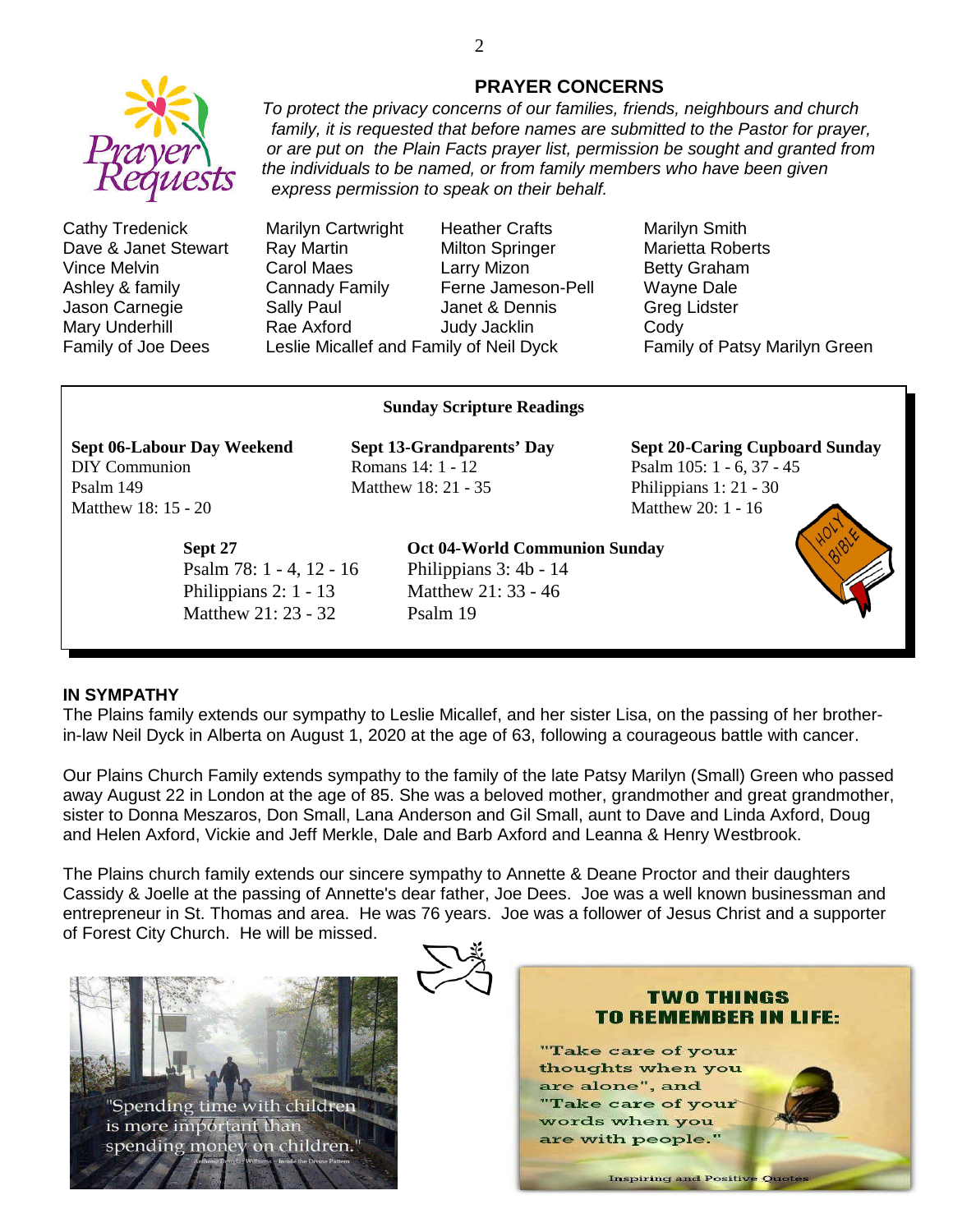## **EVENTS FOR SEPTEMBER ARE CANCELLED DUE TO COVID-19 CONCERNS**

and the strict and necessary requirements of the Medical Officer of Health for our health, safety and wellbeing.

- **Sept 11- Sept. 18** The Pastor will be on vacation for one week, from Friday, September 11 to Friday, September 18 2020. There will be a YouTube service distributed for Worship time on Sunday, September 13 but none for September 20. There will not be Zoom Coffee Breaks on September 13th and 20th. If pastoral needs arise during the week, please contact a deacon
- **Sept 13 Sunday** National Grandparents' Day
- **Sept 20 Sunday -** St. Thomas/Elgin Food Bank Sunday (Caring Cupboard)
- **Sept 22 Wednesday** Autumn begins**!!!**



Even though we are apart, we are together in Spirit and in ministry. I wanted to share with you heart-warming news.

**The Ladies Aid** has generously donated **\$500** to CBM's **Lebanon Crisis**! These monies will be matched by the Canadian government dollar for dollar. We are so grateful to the Ladies Aid and others of our church family who responded with generous and compassionate action to this desperate situation.

Many lives in that troubled and grieving nation will be helped and healed by the outpouring of love and concern from the wider world. Donations can still be made to CBM for Lebanon relief through regular giving envelopes, PAR or directly to the cbmin.org website. Your donations will still be of great help. Let us keep Lebanon's people in our prayers. Blessings and WAY TO GO, Plains Team! And the state of the state of the Pastor Margie

## **QUILT FOR SALE:**

This quilt was created, assembled and sewn by Elsie Walker. It was hand quilted by Plains Knotty Quilters: Edith Norton, Sharon Axford, Marion Maynard, Madge Barrett, Lillian Hartford, Rona Wilson, Carolyn Plaunt, Nancy Millman, Beth Phoenix.

Size: 82" x 92" (Queen Size) Price: \$600.00

Elsie has donated it to the Knotty Quilters (Plains Ladies Aid). The proceeds to go toward the refurbishing of the front of the church sanctuary. Please contact Nancy Millman or Elsie Walker.



## **Where have all the Grandma's Gone?**

In the dim and distant past When life's tempo wasn't so fast, Grandma used to rock and knit, Crochet, bake and baby sit. When the kids were in a jam, They could always call on Gram.

But today she's in the gym Exercising to keep slim. She's checking the web or surfing the net. She's counting the "likes" that she can get. Nothing seems to stop or block her, Now that Gramdma's off her rocker.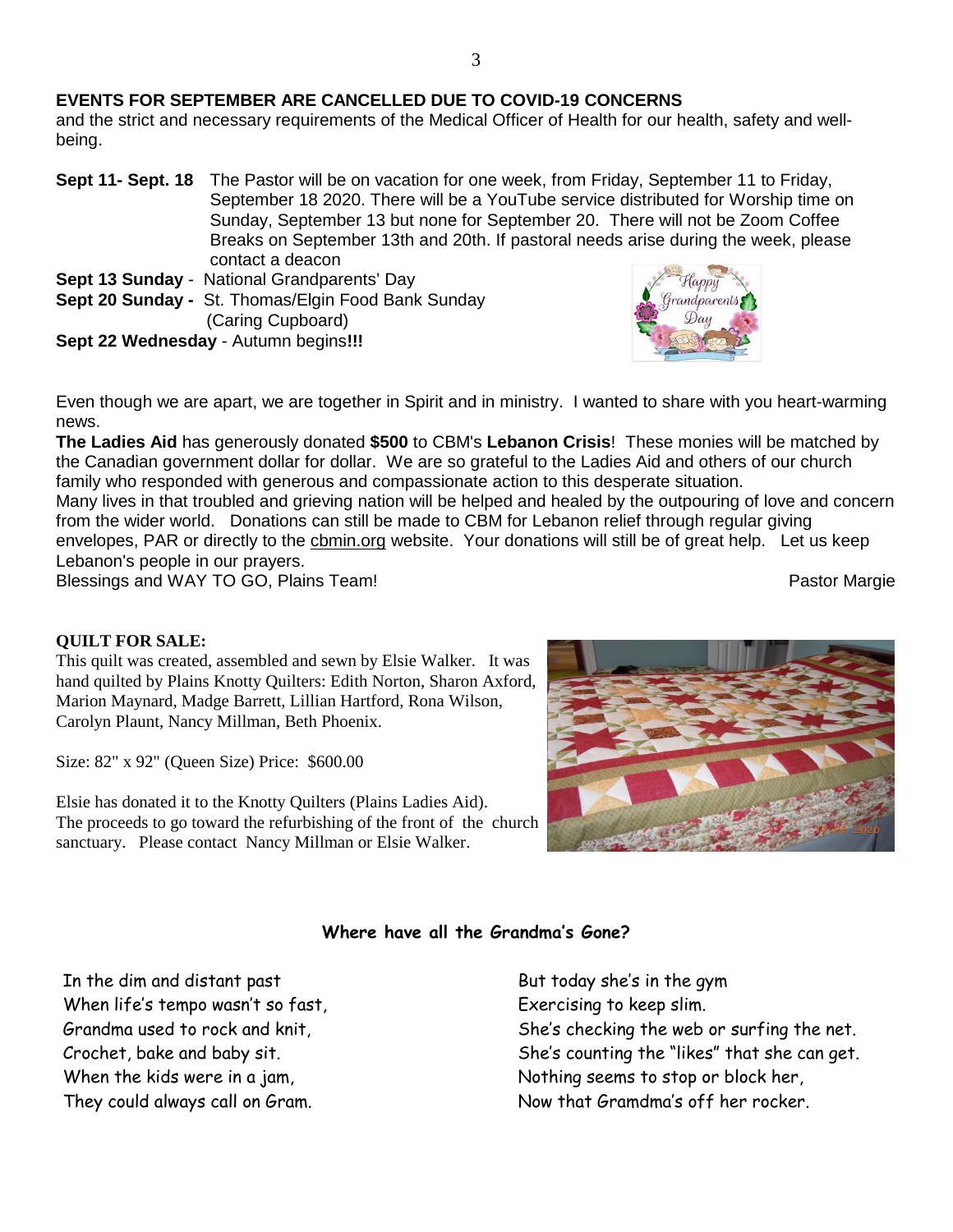## *MOVING FORWARD* **THE PLAINS' RESPONSE TO THE COVID 19 PANDEMIC SEPTEMBER 2020**

**Due to the COVID19 Pandemic and by order of the Chief Medical Officer of Health and Provincial Government, Plains Church suspended public worship services and events on March 16, 2020. Since that time, restrictions have been partly lifted. However, until the rate of infection dissipates, it behooves all citizens and faith communities to do what we can to help contain the spread of this deadly and dangerous virus.**

**On August 19, 2020 the Pastor and several leaders of the church met to discuss a way forward for the congregation. Many helpful ideas and opinions were expressed as we considered the guidelines provided to us by Public Health authorities. Our discussion lead to these conclusions:**

**It was agreed that our top priority is the safety and wellness of the congregation and Pastor.**

**It was agreed that reopening the church building to the public for worship services should wait until the end of September and at that time, an assessment could be made as to whether the return of children to school had affected the rate of infection/number of cases.**

**Upon the advice of our church lawyer, it was agreed that prior to reopening a Policy and Procedure Document will be composed, approved and posted on the church Website which will include the steps we will take to promote health and safety for congregants, leaders, staff and visitors.**

*Faith community leaders are responsible for preventing risk of infection among staff, volunteers, community members, and visitors who participate in their organization's activities. (Public Health)*

**It was also agreed that recorded YouTube worship services in the church sanctuary will resume after the wall renovations are completed and the church building has been cleaned.**

**In the meantime, the Pastor will continue to provide worship materials and sermons online from home and host Zoom meetings/coffee breaks.**

**Small group or committee meetings held inside the church building will have to adhere to the church's Covid19 Policy and Procedures.**

**These measures will include much of what we've come to expect: keeping two metre social distance, wearing face coverings inside the church building, using the hand sanitizers provided, health questions asked (screening) upon entrance into the building and keeping a record of attendees and their contact information.**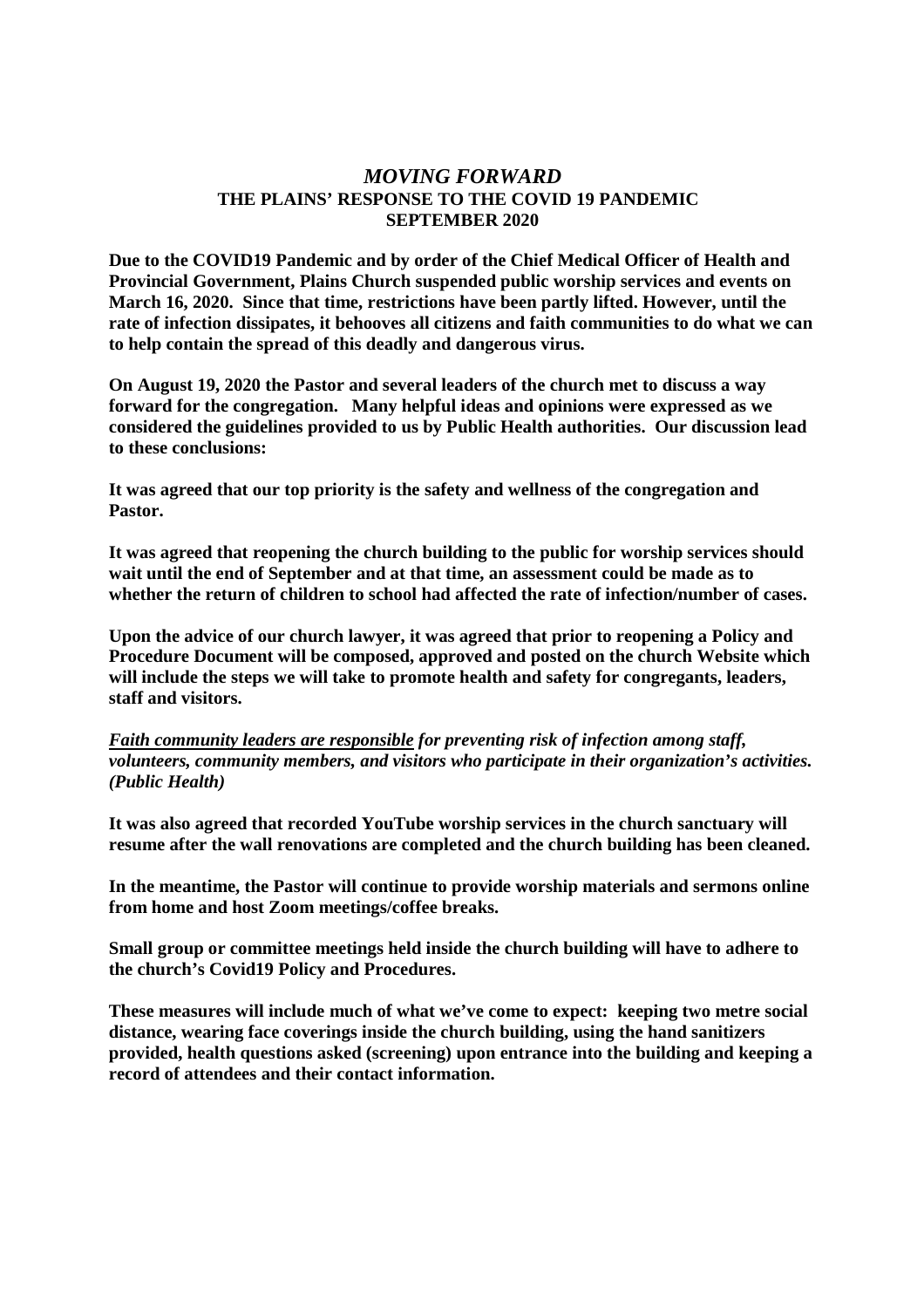**There are some things we can't do right now, or must do differently. For example, Public Health authorities prohibit children's programming/Sunday School. Hymn singing is also prohibited and social gatherings after worship inside the building like we are used to, can't happen. In-house Communion services are suspended until it is deemed safe to participate.**

**And then of course, all the touched surfaces must be kept as clean as possible.**

**On the brighter side, over the past 7 months we have been adapting to this new normal which affects every area of our lives and world. So, just as schools and businesses are adjusting and their practices are evolving to meet the challenges of these days, so we will do the best we can, to care for the spiritual, physical and mental health of the Plains Church Family.**

**It is hoped that the improvements and updates that have been made to the Sound and Video systems will enable us to reopen safely and allow us to use up to 30% of the entire building capacity—Oak Hall & Sanctuary, for services if we choose to move forward at some point.**

**We're treading carefully but we are moving forward. We're all in this together -- all for one and one for ALL! Thanks be to God!**

*Pastor Margaret*



As the taxi pulled away, she realized she had left her purse on the back seat. Later she called the company and was relieved that the driver had found her bag. When she went to pick it up, several off-duty taxi drivers surrounded her. One man handed her her pocketbook, two typewritten pages and a box containing the contents of the purse. "We're required to inventory lost wallets and purses," he explained. "I think you'll find everything there." As she started to put her belongings back into the purse, the man continued, "I hope you don't mind if we watch. Even though we tried, none of us could fit everything into your purse. And we'd like to see just how you do it!"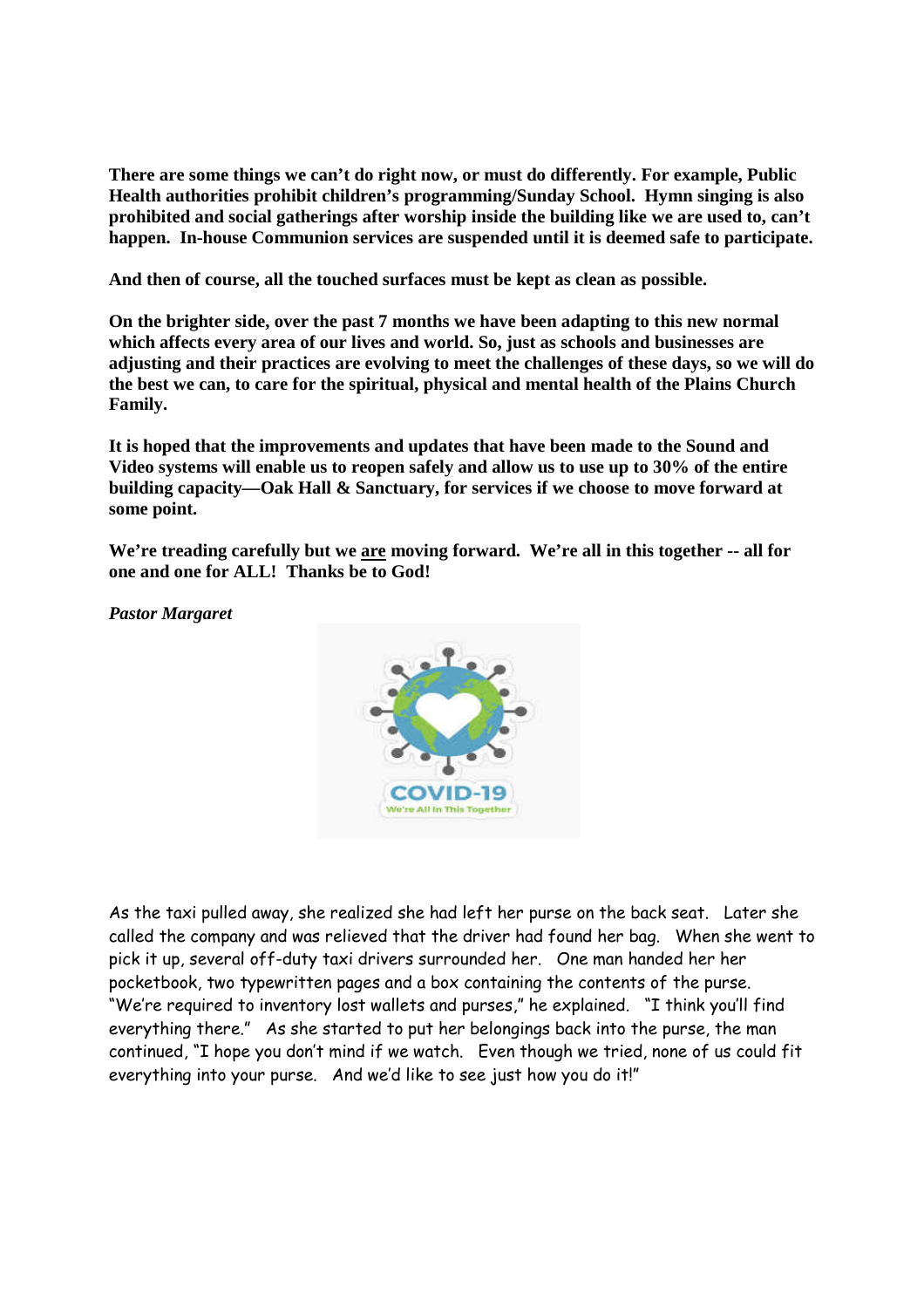

Thank you to The Plains family for the beautiful flowers which were delivered to my door and the phone calls and cards I did receive yesterday (July  $25<sup>th</sup>$ ) for my **75th birthday**. Ellen Brekelmans.

THANK YOU Thank you to my Plains Family for the beautiful orange roses and the virtual hug that I received from you for my **85th birthday**. I miss you all and appreciate your good wishes. Stay safe! Barb Axford

To my Plains family, thank you for the beautiful floral arrangement and the many phone calls I have received. Thank you, Margie, for your thoughtfulness. I really appreciate your kindness.

Judy Jacklin

To our Plains family, thank you for the flowers sent to us on the passing of Steven's mother Bonnie Brown, in June. Steve and Jo-Anne Pettit

Thank you to my Plains family for the beautiful flowers which I received on the occasion of my **80th birthday** on August 22. Marilyn Cartwright

- $1<sup>st</sup>$
- $8<sup>th</sup>$
- $8^{\text{th}}$ <br>11<sup>th</sup>
- 
- 

 $2<sup>nd</sup>$ 

 $6<sup>th</sup>$ 

- 
- 12<sup>th</sup> Louise Sargeant

| <b>SEPTEMBER BIRTHDAYS</b> |  |
|----------------------------|--|
|----------------------------|--|

- Jennifer Johnson 14<sup>th</sup> Eric Tucker 24<sup>th</sup> Dave Chesterfield th Katheryn Dale 14th Betty Plaunt (94) 27th Karl Crocker Matt Ferguson 16<sup>th</sup> Gary Somerville 29<sup>th</sup> Bonnie Zacher Simon Brekelmans 20<sup>th</sup> Charlie Rewbotham 29<sup>th</sup> Alyssa Carnegie
- 12<sup>th</sup> Todd Noble 20<sup>th</sup> Rebecca Carnegie 29<sup>th</sup> Annette Proctor
- $12<sup>th</sup>$  Bond Ruddock 22<sup>nd</sup> Tom Lammiman

# **ANNIVERSARIES**

- Greg & Tiffany Graham  $17<sup>th</sup>$  Ken & Judy Jacklin Gary & Marjorie Higgs (57)  $20^{th}$  Charlie & Betty Rewbotham<br>Dennis & Louise Angyal  $21^{st}$  Jamey & Heather Dale
- 11<sup>th</sup> Dennis & Louise Angyal 21<sup>st</sup> Jamey & Heather Dale<br>16<sup>th</sup> Geoff & Julie Robins 30<sup>th</sup> Deane & Annette Procte
- 
- 
- 
- 16<sup>th</sup> Geoff & Julie Robins 30<sup>th</sup> Deane & Annette Proctor
- 
- 
- 
- 
- 



Congratulations to Jenny Lee Graham on the purchase of her new home!



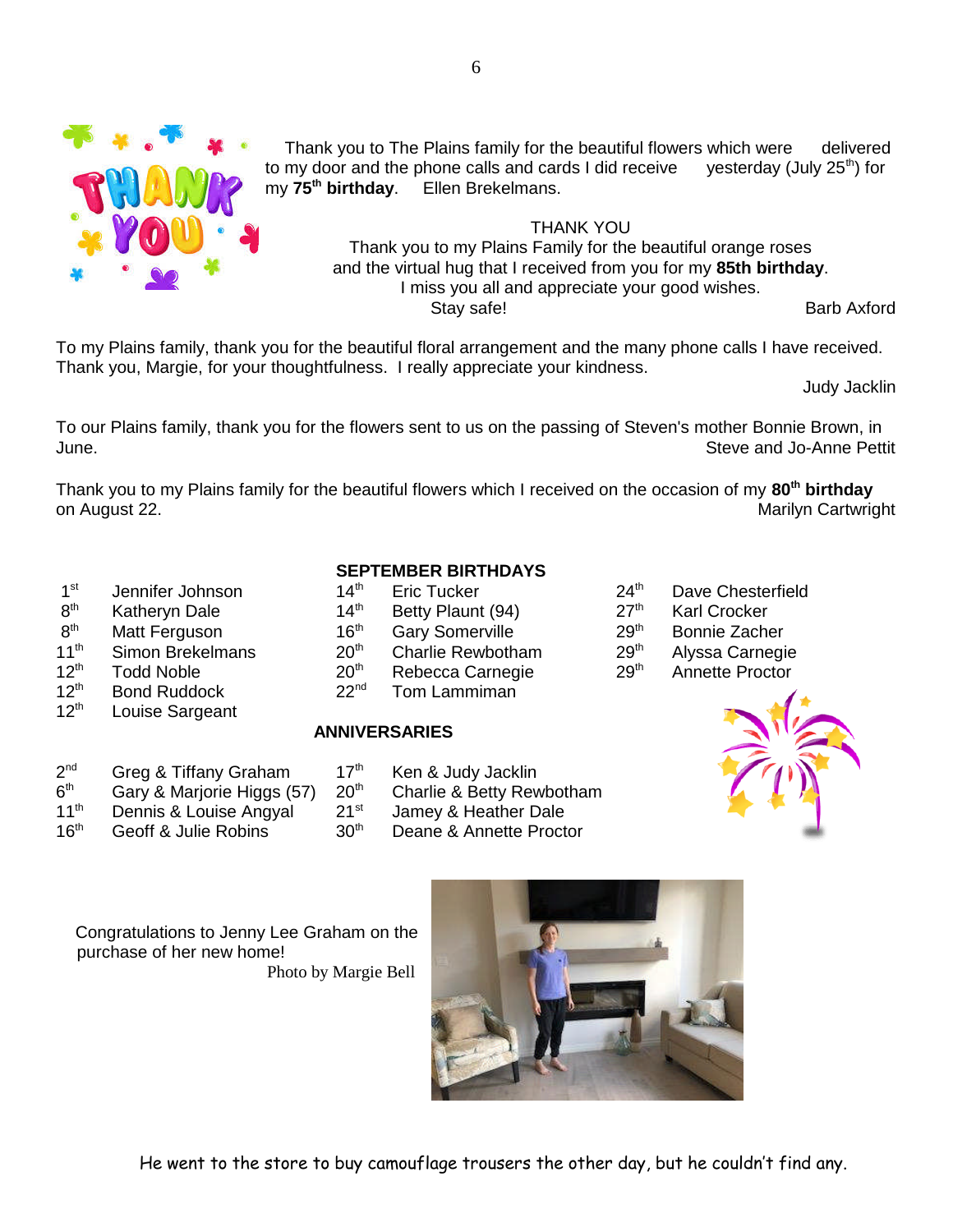## **FIRST YARMOUTH BAPTIST CHURCH FINANCIAL STATEMENT as of 31 of August, 2020**

|                               | <b>General Fund</b> | <b>Missions</b> | <b>Communion Fund Sunday School</b> |        | <b>Totals</b> |
|-------------------------------|---------------------|-----------------|-------------------------------------|--------|---------------|
| <b>Income</b>                 | 60,084.88           | 2.009.86        | 1,924.91                            | 395.00 | 64,414.65     |
| <b>Expenses</b>               | 59,248.06           | 2,009.86        | 1,298.37                            | 375.00 | 62,931.29     |
| <b>Net Gain(Loss)</b>         | 836.82              | 0.00            | 626.54                              | 20.00  | 1,483.36      |
| <b>Balance end of 2019</b>    | 50,208.97           | 0               | 444.39                              | 0.00   | 50,653.36     |
| <b>Balance as at 08/31/20</b> | 51,045.79           | 0.00            | 1,070.93                            | 20.00  | 52,136.72     |

**1. The General Fund shows a net gain as of the 31st of August, 2020 of \$836.82. Grass cutting has been paid for May, 2020. There have been no janitorial services since mid-March.**

- **2. Missions income as of August 31st, 2020 totalled \$2,009.86. That amount has been forwarded to CBOQ and CBM. This amount is made up as follows: CBOQ - General Budget - \$949.50; CBOQ Local Missions - \$160.00; CBM - General Budget - \$601.36; and CBM Sharing Way undesignated - \$155.00. One hundred and forty-four dollars (\$144.00) has been sent to CBM for the Lebanon crisis and those funds will be matched by the Canadian government.**
- **3. The Communion fund had a net gain at the 31st of August, 2020 of \$626.54. There is an amount from previous years of \$444.39, leaving a balance in the Communion Fund of \$1,070.93.**
- **4. The designated Sunday School amount as at the 31st of August, 2020 was \$395.00. The balance will be paid to the Sunday school Treasurer at the end of the 3rd quarter.**
- **5. The Future Projects Fund as at the 31st of August, 2020 totals \$20,650.25, which includes \$2,500 from the Plains Social Committee and \$2,500 from the Plains Ladies Aid for the renovation project. Expenses to date total \$18,873.06. That total includes paying the audio/visual supplier-installer's invoice, building materials for the renovations to the front of the sanctuary, taping and mudding the sanctuary, finish painting the sanctuary, as well as touch up paint in Oak Hall and the furnace room. That leaves a balance of \$1,777.19 in the Future Projects Fund. The monitor is installed in Oak Hall, but we are awaiting the mixer for Oak Hall. The cabinet for the mixer for the sanctuary is complete. There will be some incidental costs for the installation of the oak panels at the front of the sanctuary. That should be completed soon. Donations are still gratefully accepted for the project.**

**Respectfully Submitted**

**Shirley E. Dale, Treasurer**

**\*\*Once again, I wish to express my sincere gratitude to the faithful people of Plains who continue to make sure their donations make it to my home, or to the CIBC bank account by etransfer, or through Canada Helps on our website. It is great to see the audio/visual project nearly completed. Stay safe and stay healthy!**

**The email address to send e-transfers to, is: northridgesd@gmail.com** Mailing Address: 44694 Fruit Ridge Line, R. R. # 5, St. Thomas, ON N5P 3S9 **Thank you for your financial support,**

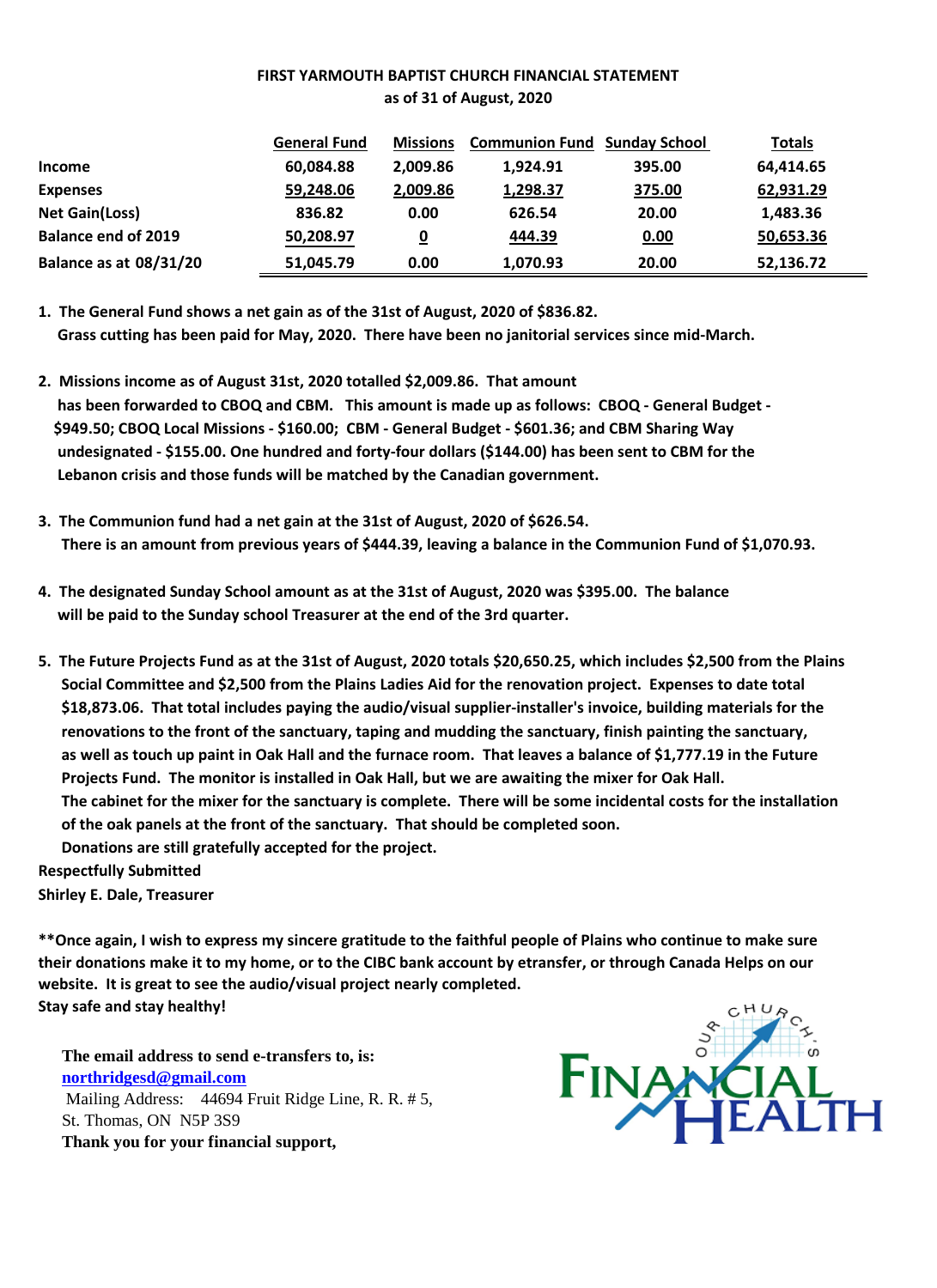## **Pastor's Pages** *"Whoever welcomes a child in my name welcomes me"-- Jesus (Matt.18:5)*

September is here and with it comes the highly anticipated return of children to classes. In 2020, such anticipation is marked by anxiety and intense activity as decisions are made by school boards and parents over how or when or whether to allow their children into classrooms. I'm sure that we all understand that the socialization aspect of school is important and the children and youth really miss seeing their school friends! We pray for them/you and for the teachers, bus drivers, janitorial staff and administrators as we all wend our way carefully through the Covid19 pandemic situation.

September is also the month when, in 'normal' times, the church would be starting up our programs: choir, Ladies Aid, and Sunday School. Normally the second Sunday of this month would be Recovenanting Sunday with the registration of children in Sunday School classes. Because of current regulations, children's programming has been suspended in churches. While this is very sad, we understand the necessity of caution, and as the Letter from the Leaders explains, the health of our Plains people is paramount. That all being said, as I continue to share some memories of my experiences as your Pastor, I want to pay tribute to the 'generations' of children who have crossed my path and taught us about what it means to love, believe in, and follow a God of love. I've included some artwork that I've gathered over the past few years from the Plains children.



## *Biz's artwork of a full church and happy church family!*

For most of us, the Children's Time, when the children gather on the front pew to listen and talk with me is among our favorite times spent together as a Plains family! Especially wonderful, funny or poignant are times when a child either stumps me with a query or a response to my question. One of the fondest memories I have is of a little girl named Annie who, at around 7 or 8 years old asked, with a soulful expression: *"If God is up in heaven, then why do we look down when we pray?"* I can still remember being struck with the profundity of that simple question. I gave my answer, that looking down was a sign of respect. She nodded her head slightly as if to say, "Maybe. It's possible." On any given Sunday, I would have no idea of the age range or number of children who would present themselves in that front pew. That offers a challenge to try to say something relevant to kids of any and all ages and yet not fly too high or too low over their level of their understanding. I confess that sometimes, their responses or questions

have flown pretty high above my expectations of what they know or understand for their ages.

For example, one morning I held a few kernels of corn in my fist. I opened my hand and asked, "What are these?" I expected simple answers, like "corn" or "seeds". But young Jackson, an aspiring farmer immediately responded, "Yield." I learned that I had to up my game if I was to keep up with today's children.

Malcolm Rust and his Brown Bag stories with the Plains children are the stuff of legend. I've been told more than once of his Easter Brown Bag story that revealed a real live bunny! Over the last 3 decades, Malcolm has occasionally treated the children with Brown Bag stories and they are always clever and instructive to people of every age.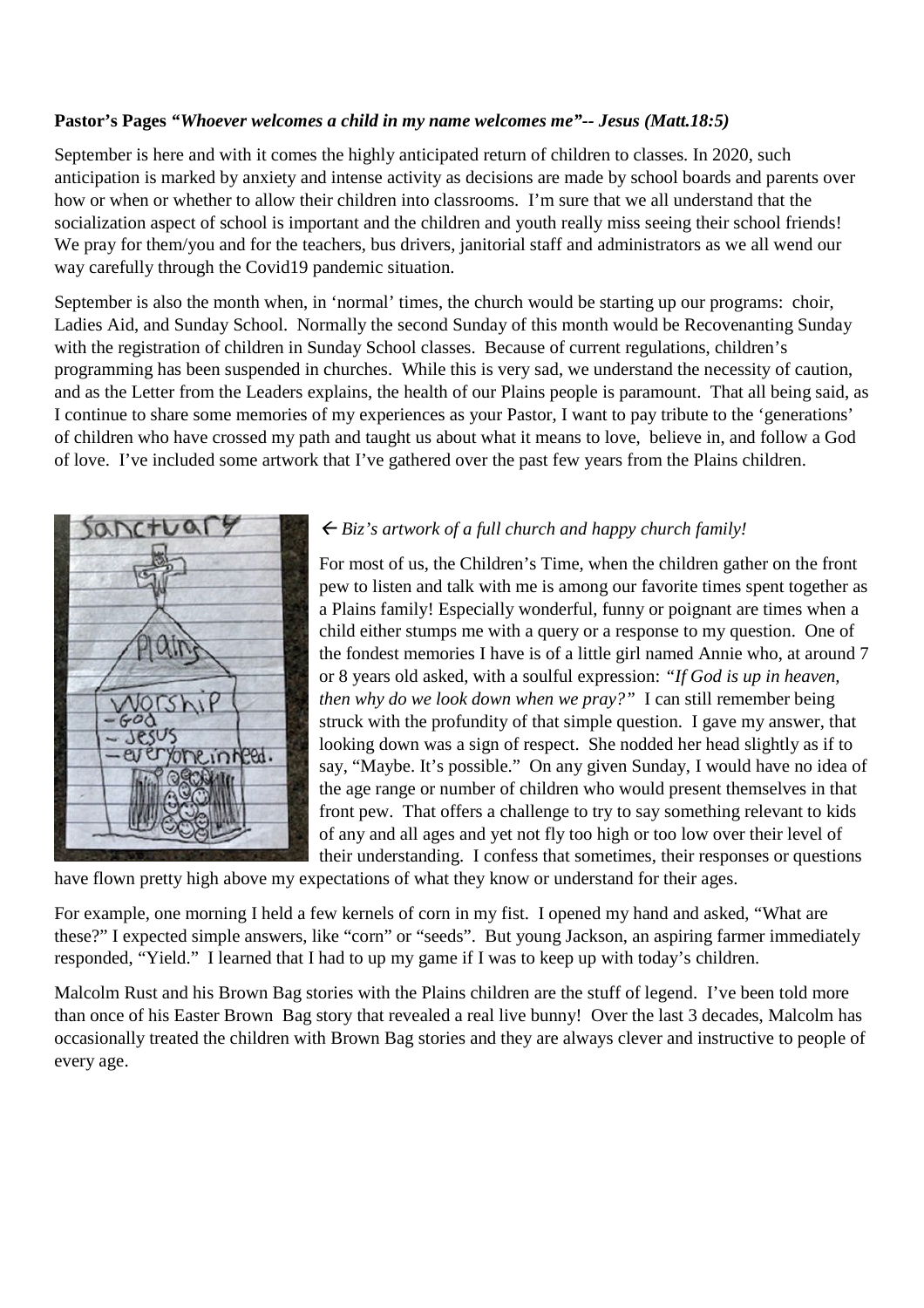

# *Emma J drew a picture of Jubilee.*

The only live creature that I brought to show the children for Children's time, if memory serves me, was Jubilee, my feisty and clever tuxedo kitten. I hid Jubilee in my office, which at that time was located in the front corner of the sanctuary; until time to show her to the kids. As I carried her out in one hand, Jubilee was so

excited by the people's reaction that she almost flew from my grasp, startling me to pieces! I have no idea what my story's point was about!

One 'brown bag' type of story I have done a couple of times with the children over the years involved a bag and a mirror. I showed the children a gift bag and told them that inside it was something that Jesus really, really loves. Then I invited each child to peak into the bag to see it. I had put the mirror inside so that they would see the reflection of their faces. I couple of children looked in the bag and didn't say anything. Then young Jessica looked into the bag. She spun around and raced to her mother singing out, "Mommy, Mommy, JESUS LOVES **ME!**" There wasn't a dry eye in the place that Sunday! What great joy there was in all our hearts to know that this child realized the wondrous truth that Jesus loved her.

Over the years, the Sunday School leaders and I have encouraged the children to take an active part in the ongoing life and ministry at Plains. A few years ago, a bequest of money was given to the Sunday School by the Basacco family in memory of Lena (Axford) Basacco. The money was spent on bright yellow shirts with a picture of an oak tree on the front, which the children wore when performing songs during worship time. The children have also enjoyed collecting Easter Eggs on Easter Sunday on the Ferguson's property and each year hosted the church family for a BBQ lunch on Recovenanting Sunday. We've enjoyed annual Christmas pageants put on by the Sunday School that have brought laughter to our lips, tears to our eyes, and blessings to our hearts! Every year the Concert dress rehearsals convinces Sunday School leaders that they are in for a disaster--- The children are restless, or AWOL. They can't seem to get it together. But then, like a Miracle, the concert goes off without a hitch (ok, maybe one or two little hitches) and the miraculous birth of Jesus Christ is celebrated with great joy and thanksgiving! Every year the children are adorable in their angel, shepherds, magi and animal costumes. Real babies playing Jesus or pregnant moms playing Mary have also provided us with holy moments!

And then, we must remember over 25 years of Church Camping at Springwater and all the campfires, bike trails, canoe rides, and worship times spent enjoying the beauty of God's creation beside the millpond. Those in attendance last year will always remember the baptisms of the Ralf family in the millpond. It was an awesome day!

The Plains children have also given me cards, gifts, flowers, and cakes for my special birthdays and anniversaries! It's been heartwarming to share personal milestones with them, even as they have shared their milestones with us. I'll never forget the day, Andrew came striding through the Oak Doors of the sanctuary to triumphantly declare, "I'm Double Digits!"

*Lillie's portrait of the Pastor*

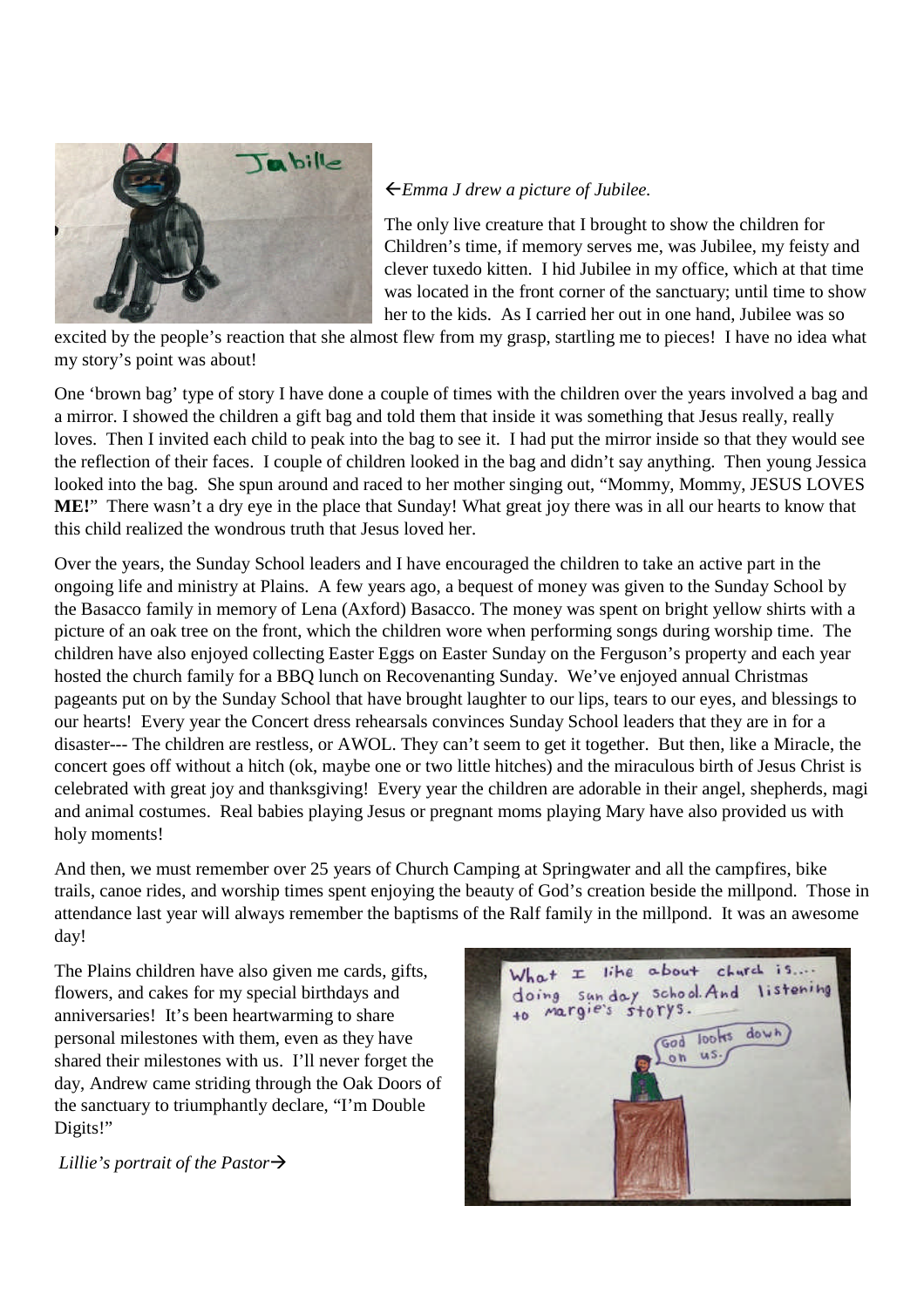Occasionally over the years, I put a question box in the church for the children to place questions that they would like answered during Children's Time. Every week I would attempt to answer a question. Regrettably, sometimes the child who had submitted the question was not present for the answer. Here are a few of their thoughtful and challenging questions:

- Why do we celebrate Jesus' birthday on Christmas when he was born sometime in the Spring?
- Does God have a wife?
- Why did God make people?
- Why did Jesus die on the cross?
- What is a Faith Story? Why do people share them with the church?
- What is the difference between the United Church and the Baptist Church?
- Why is Jesus God's Son when Mary and Joseph had him?

It is an honor for me to explore these questions with the children. Often the topic for Children's Time was followed up by the Sunday School leaders during class time! What a great team!



# *Evan's pic of Children's Time*

The Commitment Statement created by the congregation in the mid-1990's has remained a central focus for our church family. *"To provide an environment for people to explore, develop and celebrate their faith in God."* The Sunday School, Youth Groups and Children's Time have provided opportunities for children to explore, develop and celebrate their faith in God. We hope and pray that what they've learned will provide a foundation for their journey of life and faith.

I share a poem that I recited at Children's Time in answer to one of those Question box questions. *Carter asked, 'Where does God live?"*

# **WHERE DOES GOD LIVE?**

God lives in me, God lives in you, God lives in heaven, and on the earth, too! God lives in your heart and God lives in mine, God lives in this church and in all humankind. God lives in the wind and God lives in the fire. Because God is Spirit God lives wherever we are. If we're in our houses or in our class room--- If we're in a space ship on the way to the moon—